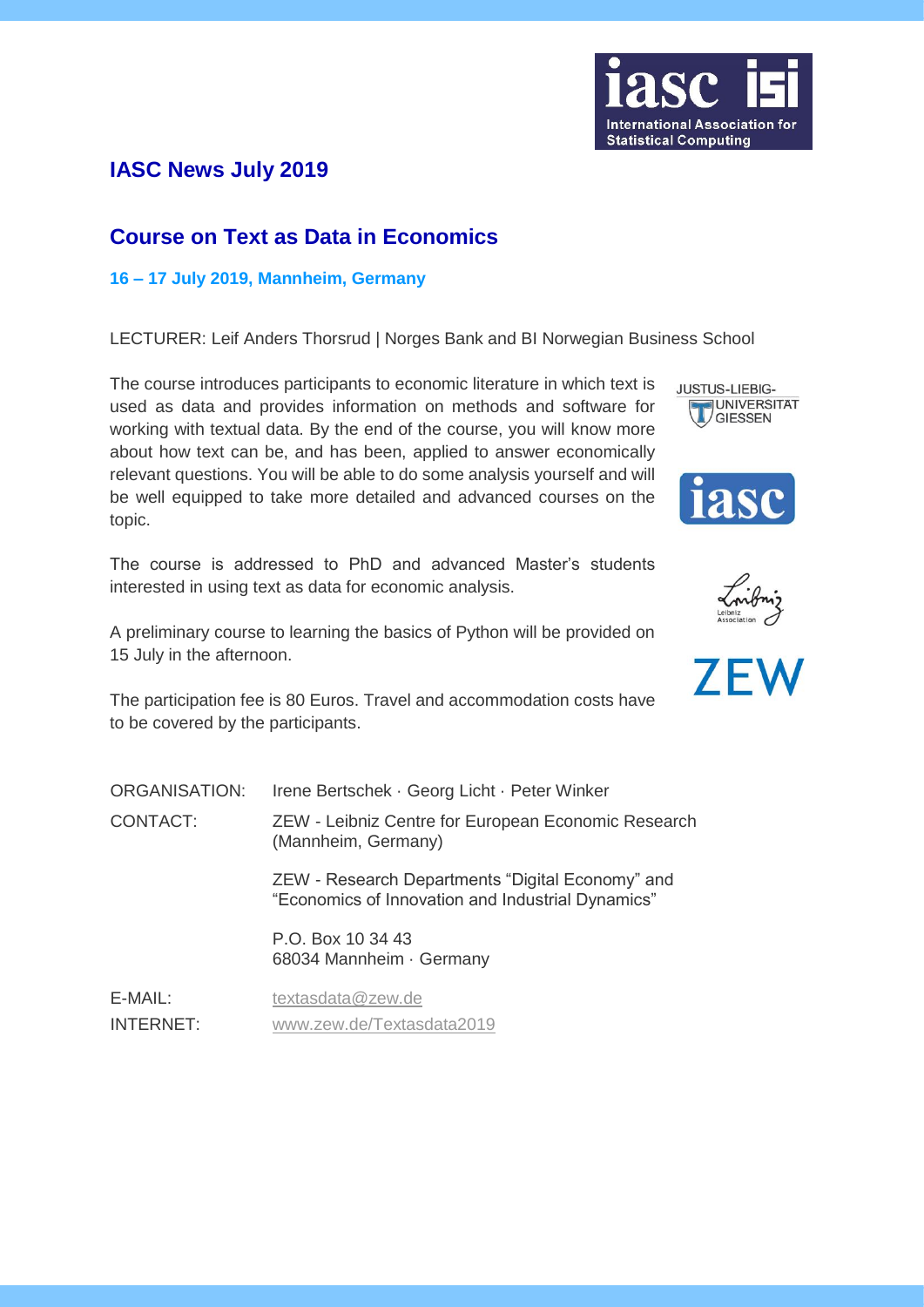# **The Conference of Data Science, Statistics & Visualisation (DSSV 2019)**



The conference of Data Science, Statistics & Visualisation (DSSV 2019) will take place on August 13- 15, 2019 in Kyoto, Japan. This conference is a satellite meeting of the 62nd ISI World Statistics Congress. The venue of DSSV 2019 is the Imadegawa Campus of

Doshisha University (neighboring Kyoto Imperial Palace).

The details can be found at the [website.](http://iasc-isi.org/dssv2019/)

The conference consists of contributions to practical aspects of data science, statistics and visualization. They cover topics such as machine learning, verbalization of data, big data infrastructures and analytics, advanced computing, and other important themes.



In addition, the invited talk sessions from the International Society for Business and Industrial Statistics (ISBIS) and others will contribute to an exciting program. The invited talk sessions include the three ones for the topics "Machine Learning", "Bio-Statistics/Informatics", and "Computational and Cognitive Neuroscience" from Japanese statistical societies and neuroscientist group.

Keynote talks are presentd by Di Cook, Kwan-Liu Ma, and Richard Samworth. Invited talks are given by Genevera Allen, Yongdai Kim, Hidetoshi Shimodaira, and **Huixia Judy Wang**. Those talks ensure a high-quality scientific program.

The venue can be reached within 10 minutes via a subway from the Kyoto central station. The welcome reception and conference dinner will be thrown at the areas close to the downtown, to which attendants can move from the venue by courtesy buses. Since 794 to 1868, Japanese emperors had lived in Kyoto, and there are 17 world heritages (including Kiyomizu-dera presented right), each of which can be reached by a half-day travel at most from the venue.





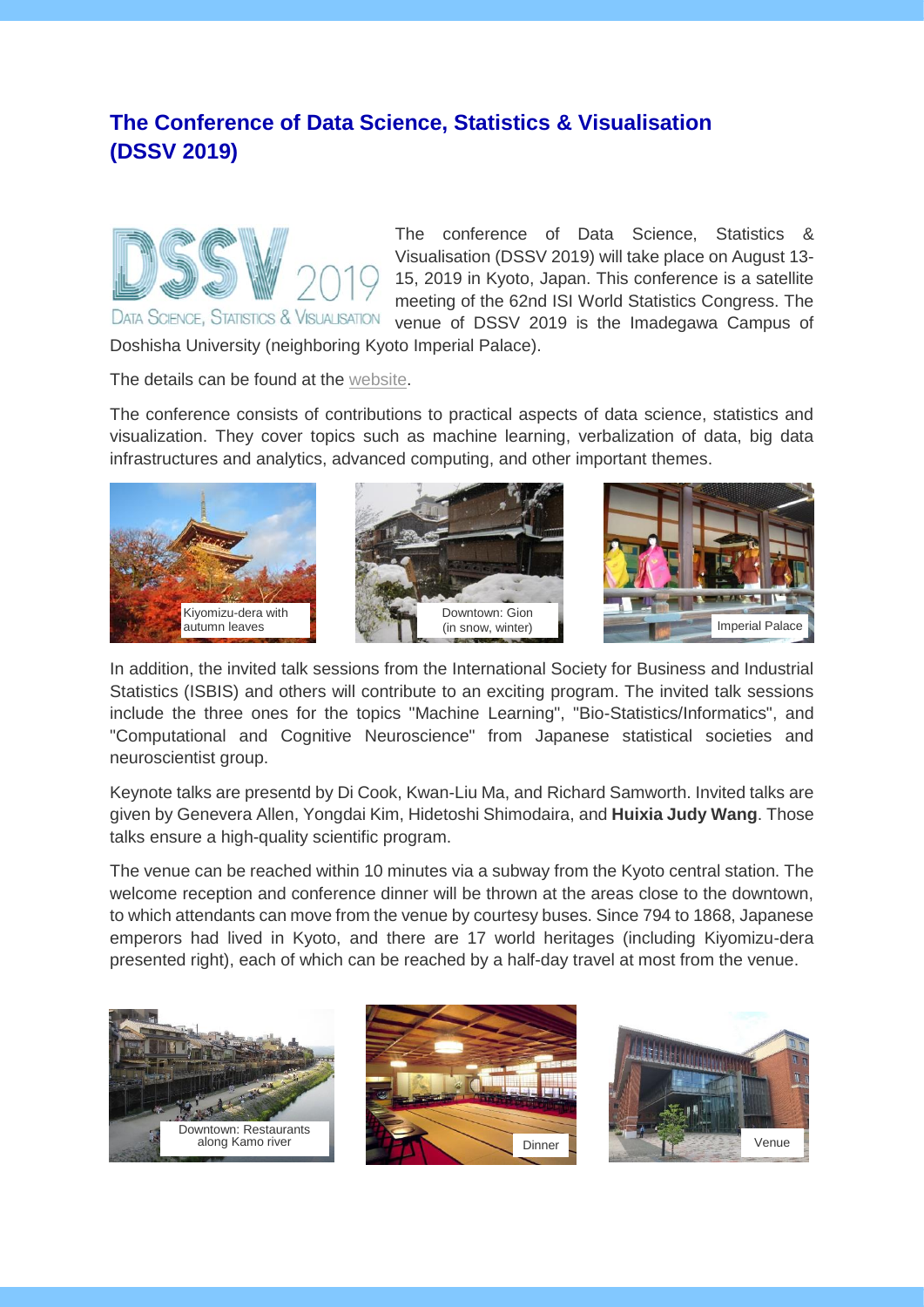# **Call for Contributed Talks and Posters for the 2019 IASC-ARS Conference**

### **2-5 December 2019, Hong Kong**

[The 11th IASC-ARS Conference](https://saasweb.hku.hk/conference/iasc-ars2019/) will be held at the University of Hong Kong, China, on 2-5 December 2019. The theme of the conference is "Statistical Computing for AI and Big Data". The aim of the conference is to provide a forum for the discussion and exchange of ideas, new concepts and recent methods in statistics.

This conference will provide a platform for researchers from academia and industry to share their latest findings, exhibit the latest studies and applications, and build up networks with peers in variety areas, including but not limited to, Bayesian computation, big data analytics, biostatistics, computer graphics, computer intensive inferential methods, data mining and machine learning, econometrics, graphical models, image processing and uncertainty quantification.

The conference will consist of keynote speeches, tutorials, invited talks, contributed talks and posters. The official language for all submissions is English. To encourage more young statisticians including postgraduate and senior undergraduate students to participate, in addition to two YSI-ISI invited sessions organized by Prof. Hank Wu, the following two more activities will be organized:

- **Luncheon Forum "How to Build a Career in Big Data and Artificial Intelligence"** to be held during the lunch time on Dec 4, 2019. There are two confirmed speakers from Microsoft (Hong Kong) and Facebook (Hong Kong).
- **Student prizes** for contributed talks and posters delivered by students.

[Registration system](https://saasweb.hku.hk/conference/iasc-ars2019/registration.php) has been open. The early-bird deadline is July 31, 2019.

There will be **two half-day tutorials (1: Statistical network data analysis; 2: Anomaly detection using unsupervised learning algorithms)** to be held on December 2, 2019. Registration for the tutorials will be accepted on a first come, first served basis due to limited seats.

**Keynote Speakers**: Wolfgang Karl Hardle, Jun Liu, and Qiwei Yao

**Local organizer**: Department of Statistics and Actuarial Science, The University of Hong Kong

We look forward to seeing you in Hong Kong to attend the IASC-ARS 2019 conference and to experience the fusion of Chinese and Western cultures and beauty of Hong Kong!



Sky-land-sea adventure with cable-car views of mountains, forests and coast



Avenue of Stars at Tsim Sha Tsui



Tai Kwun, the restored Central Police Station compound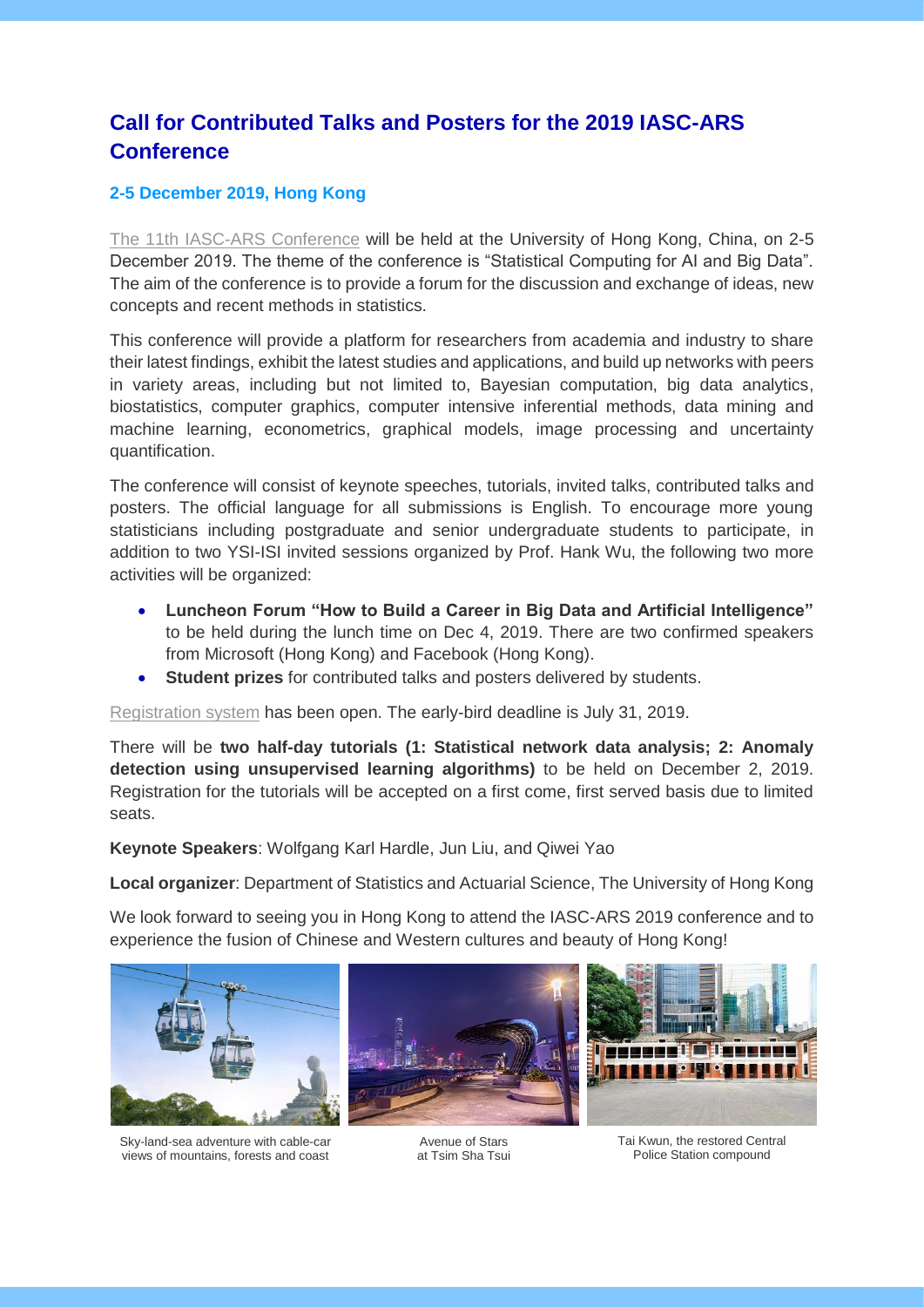### **2019 IFCS conference**



16<sup>th</sup> Conference of the International ederation of **Classification Societies** 

26-29 Aug 2019 **Thessaloniki Concert Hall** Thessaloniki, Greece #IFCS2019

The IFCS 2019 conference theme is 'Data Analysis and Rationality in a Complex World' and will take place in the Thessaloniki Concert Hall, Thessaloniki, Greece. The venue is located along the coast of the city, close to the city center and the airport. The conference opening will take place on August 26 late afternoon and pre-conference workshops will be held.



The conference sessions will start on August 27 in the morning, and will close on August 29 with a full day conference program and a conference dinner. Details can be found at [ifcs.gr.](https://ifcs.gr/) IASC members qualify for discounted registration fees.

The International Federation of Classification Societies (IFCS) was founded in 1985 and is composed of many statistical societies all over the world. IFCS is an interdisciplinary and international organisation whose main purposes are to promote the scientific study of classification and clustering (including systematic methods of creating classifications from data), and to disseminate scientific and educational information related to its fields of interests.

The conference will bring together some of the leading researchers and practitioners in the related areas and will provide an opportunity for exchanging ideas, between researchers and practitioners, and establishing networking and collaborations. Keynote speakers include **Sofia Olhede**, Professor of Statistics at University College London and director of UCL's Centre for Data Science, **Andy Mauromoustakos**, Statistician for the AGRI STAT LAB at the University of Arkansas Fayetteville campus, **Julie Josse**, Professor of Statistics at Ecole Polytechnique in France specializing in missing data, visualization and the nonparametric analyses of complex data structures, **David Hunter**, Professor at Penn State Department of Statistics working on statistical computing, models for social networks, and statistical clustering, **Michael Greenacre**, Professor of Statistics at the Universitat Pompeu Fabra, Barcelona working mostly on correspondence analysis and on compositional data analysis, **Theodoros Evgeniou**, Professor of Decision Sciences and Technology Management at INSEAD in France and an Academic Director of INSEAD eLab, a research and analytics center, **Vladimir Batagelj**, Professor Emeritus of the University of Ljubljiana, Slovenia, known for the book he coauthored on Generalized Blockmodeling and **Maria-Florina Balcan**, Associate Professor at the School of Computer Science Carnegie Mellon University where her main research interests are in machine learning, artificial intelligence, and theoretical computer science.

The conference city was founded in 315 BC by Cassander, in honor of his wife Thessaloniki, sister of Alexander the Great. Since then, and due to its strategic position, Thessaloniki has been a commercial and cultural crossroad that brought together people and ideas from all over the world. The signs of this uninterrupted urban activity for more than 2,300 years are evident in each corner of the city. Nowadays, Thessaloniki is a big, modern city, with a population of around one million, and an important administrative and financial center of the Balkans. The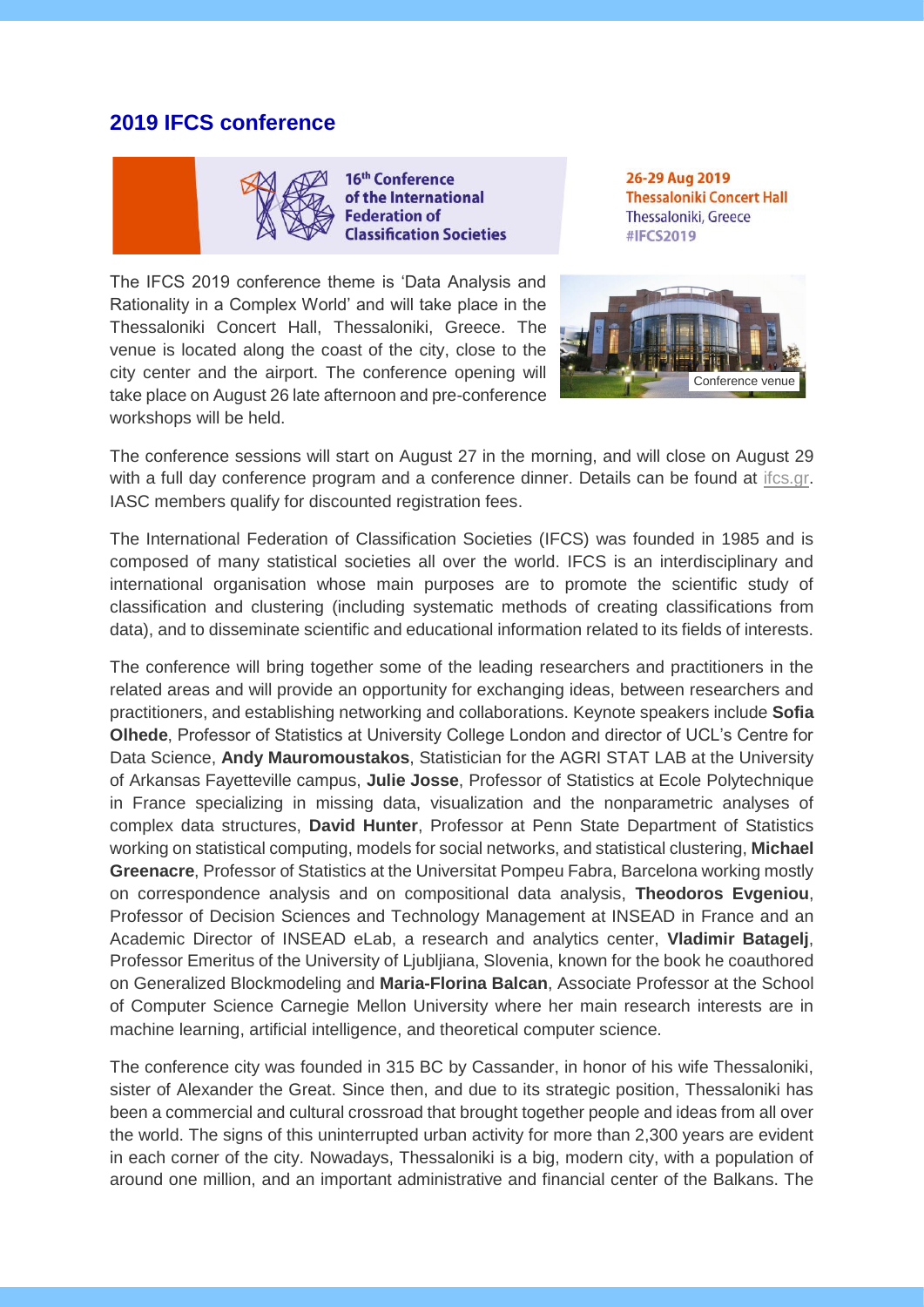warm and vibrant city life is largely influenced by the Aristotle University of Thessaloniki; the largest university in Greece, with more than 72,000 undergraduate and 8,000 postgraduate students. Thessaloniki is surrounded by places of great natural and historic beauty such as Olympus National Park, Vergina, where the Royal tomb of Philip II, father of Alexander the Great was found, the autonomous Mouth Athos, which is forbidden to women and children, and Halkidiki with its beautiful sandy beaches.



### **Cluster Benchmarking Challenge Call**

#### **Neutral Benchmarking Studies of Clustering**

The Cluster Benchmarking Task Force of the International Federation of Classification Societies (IFCS) is calling for neutral benchmarking studies in cluster analysis.

This call is part of a challenge connected with the 2019 IFCS conference in Thessaloniki, Greece, August 26-29.

To achieve a cumulative building of knowledge on clustering and classification, careful attention to benchmarking (performance comparison of methods) is very important. New methods of data pre-processing, new data-analytic techniques, and new methods of output post-processing, should be extensively and carefully compared with existing alternatives, and existing methods should be part of neutral comparison studies. Benchmarking studies can frequently been found in supervised learning, but are less common in unsupervised learning.

The Task Force has written a white paper (see a [preprint\)](https://arxiv.org/abs/1809.10496) that addresses the theoretical and conceptual underpinnings of benchmarking in cluster analysis, and some practicalities for performing sound benchmarking studies.

#### **Competition guidelines:**

- Contributions to the challenge will be evaluated by the IFCS Task Force on Benchmarking.
- Major evaluation criteria will be:
	- the technical correctness and clarity of the report,
	- that the study shows a critical reflection on principles on which a sound benchmarking study should be based (which may be either in line or at odds with the principles outlined in the white paper contributed by the Task Force),
	- a detailed specification of the choices made in the benchmarking study at issue along with a justification of these based on the principles referred to above.